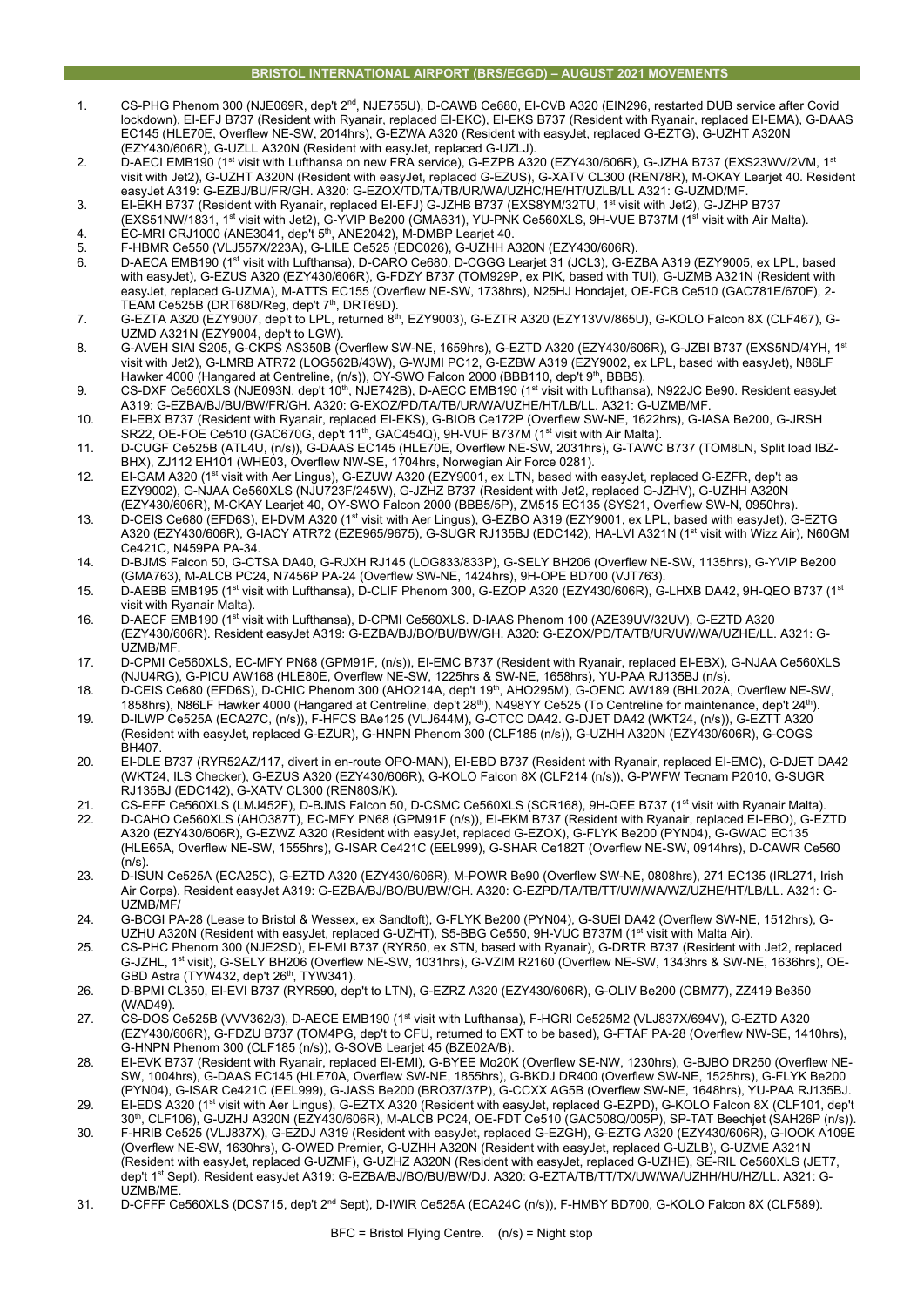#### **ILS APPROACHES**

- $2<sup>nd</sup>$  ZJ134 Merlin (CMDO57).<br> $3<sup>rd</sup>$  G-SA.IM DA42 G-SUFM
- 3rd G-SAJM DA42, G-SUEM DA42.<br>4<sup>th</sup> G-GDMW Be76 (BLD08).
- $4<sup>th</sup>$  G-GDMW Be76 (BLD08).<br> $5<sup>th</sup>$  G-LDGF DA42 (LDG29).
- $5<sup>th</sup>$  G-LDGF DA42 (LDG29), G-LHXD DA42.<br> $6<sup>th</sup>$  G-LDGF DA42 (LDG29).
- $6<sup>th</sup>$  G-LDGF DA42 (LDG29)<br> $8<sup>th</sup>$  G-WI TS BH429 (HI F22)
- $8<sup>th</sup>$  G-WLTS BH429 (HLE22Z).<br> $9<sup>th</sup>$  G-BZNN Be76 (BLD23).
- $9<sup>th</sup>$  G-BZNN Be76 (BLD23).<br>10<sup>th</sup> G-GDMW Be76 (BLD08)
- 10<sup>th</sup> G-GDMW Be76 (BLD08).
- 11<sup>th</sup> G-BZNN Be76 (BLD08), ZZ504 Be25 (WAD54).
- $12^{th}$  ZH865 C130J (RRR125).<br> $13^{th}$  G-JJAN PA-28.
- $13^{th}$  G-JJAN PA-28.<br> $15^{th}$  G-CTSG DA40.
- 15<sup>th</sup> G-CTSG DA40, G-LHXA DA42, G-LHXC DA42.<br>16<sup>th</sup> G-GDMW Be76 (BLD23), G-WLTS BH429 (HLE
- 
- 16<sup>th</sup> G-GDMW Be76 (BLD23), G-WLTS BH429 (HLE22Z).<br>17<sup>th</sup> G-BZNN Be76 (BLD08), G-CTCH DA42, G-CTSV DA 17<sup>th</sup> G-BZNN Be76 (BLD08), G-CTCH DA42, G-CTSV DA42, ZH889 C130J (Comet134).<br>19<sup>th</sup> G-DGPS DA42, G-LDGF DA42 (LDG14), G-LHXD DA42, G-GDMW Be76 (BLD23), Q
- 19<sup>th</sup> G-DGPS DA42, G-LDGF DA42 (LDG14), G-LHXD DA42, G-GDMW Be76 (BLD23), G-SADB DA42.<br>22<sup>nd</sup> G-GWAC EC135 (HLE65E).
- 22<sup>nd</sup> G-GWAC EC135 (HLE65E).<br>23<sup>rd</sup> G-CTCC DA42. G-SADR D4
- 23<sup>rd</sup> G-CTCC DA42, G-SADB DA42.<br>25<sup>th</sup> G-FCAC DA42, G-LHXB DA42,
- 25<sup>th</sup> G-FCAC DA42, G-LHXB DA42, G-SADB DA42, G-SADK DA40, XW224 Puma (SHF346), ZA705 Chinook (SHF576).<br>26<sup>th</sup> G-HEMN EC135 (RDH63), G-LENI AS355F (SSP62), G-SAJM DA42.
- 26<sup>th</sup> G-HEMN EC135 (RDH63), G-LENI AS355F (SSP62), G-SAJM DA42.
- 27<sup>th</sup> G-BZNN Be76 (BLD02), G-CTCE DA42, G-SADB DA42.
- 28<sup>th</sup> G-CTCH DA42, G-SADB DA42, G-SAJM DA42.<br>29<sup>th</sup> G-LDGF DA42 (LDG16), G-SADB DA42.
- 29<sup>th</sup> G-LDGF DA42 (LDG16), G-SADB DA42<br>30<sup>th</sup> G-LHXA DA42, G-LHXB DA42, G-SADB
- 30<sup>th</sup> G-LHXA DA42, G-LHXB DA42, G-SADB DA42, G-SUEI DA42 (AOS02), ZZ418 Be350 (RRR7418).<br>31<sup>st</sup> G-GDMW Be76 (BLD02), G-LDGF DA42 (LDG02). G-SAJM DA42 G-SUFI DA42 (AOS02). G-SAD
- 31st G-GDMW Be76 (BLD02), G-LDGF DA42 (LDG02), G-SAJM DA42, G-SUEI DA42 (AOS02), G-SADB DA42, ZM418 A400M (RRR461).

## **CHARTER FLIGHTS**

None

### **SCHEDULED REGULAR FLIGHTS**

|                                                                                                                                                                                         |                                                                                  | $\overline{1}$                                                                 | 2                                                                          | 3                                                                                | $\overline{4}$                                       | 5                                                                  | 6                                                                                              | $\overline{7}$                                                                          | 8                                                                         | 9                                                                                | 10                                                                                      | 11                                                          | 12                                            | 13                                                                                      | 14                                                                               | 15                                                                               |
|-----------------------------------------------------------------------------------------------------------------------------------------------------------------------------------------|----------------------------------------------------------------------------------|--------------------------------------------------------------------------------|----------------------------------------------------------------------------|----------------------------------------------------------------------------------|------------------------------------------------------|--------------------------------------------------------------------|------------------------------------------------------------------------------------------------|-----------------------------------------------------------------------------------------|---------------------------------------------------------------------------|----------------------------------------------------------------------------------|-----------------------------------------------------------------------------------------|-------------------------------------------------------------|-----------------------------------------------|-----------------------------------------------------------------------------------------|----------------------------------------------------------------------------------|----------------------------------------------------------------------------------|
| DLH970/971<br>EIN296/297<br>EJU57TY/57VC<br>KLM1049/1060<br><b>KLM48R/91Q</b><br>KLM1057/1046<br>WZZ1781/5002                                                                           | D-<br>EI-<br>OE-<br>PH-<br>PH-<br>PH-<br>HA-                                     | <b>CVB</b><br>EZB                                                              | <b>AECI</b><br>EZB<br><b>LTB</b>                                           | <b>DEK</b><br><b>EZC</b>                                                         | EZO<br><b>EXZ</b>                                    | <b>DVG</b><br><b>EZH</b>                                           | <b>AECA</b><br>DEI<br><b>EXD</b><br><b>EXJ</b><br>LYI                                          | EZO                                                                                     | EZO<br><b>EXL</b>                                                         | <b>AECC</b><br><b>DEH</b><br>LQT<br><b>EXK</b><br><b>LXH</b>                     | <b>DVJ</b><br>EXI                                                                       | <b>AECI</b><br><b>EXJ</b><br>EXO                            | <b>GAM</b><br><b>EXT</b>                      | <b>DVM</b><br><b>EXM</b><br><b>EXM</b><br>LVI                                           | <b>EZT</b>                                                                       | AEBB<br><b>EXL</b><br>EXU                                                        |
| RYR1AE/94ZG<br>RYR1FB/5BX<br>RYR1GF/9PZ<br>RYR1GQ/1KY<br>RYR1MA/90SL<br><b>RYR1QY/372K</b><br><b>RYR1MY/584Z</b>                                                                        | EI-<br>EI-<br>EI-<br>EI-<br>EI-<br>EI-<br>EI-                                    | EBO<br><b>EVI</b><br>$\star$                                                   | EBO<br>EFJ<br><b>EML</b>                                                   | <b>EVI</b><br><b>RKR</b><br>EGB<br><b>GJT</b><br><b>EKS</b><br><b>EKH</b><br>EBO | <b>EKS</b><br>EBO<br><b>EKS</b>                      | <b>EKS</b><br><b>EKH</b><br><b>EKS</b><br><b>EKH</b><br><b>EVI</b> | EBO<br><b>DWM</b>                                                                              | <b>ENS</b><br><b>RKR</b><br><b>EKS</b><br>EBO<br><b>EVI</b><br><b>RSH</b><br><b>EKH</b> | <b>EKH</b><br><b>EKS</b><br>EBO                                           | <b>EVI</b><br>EBO<br>EKP                                                         | <b>EKH</b><br><b>RKR</b><br><b>DAM</b><br><b>EBS</b><br>EBO<br><b>EBX</b><br><b>EVI</b> | <b>EBX</b><br><b>EVI</b><br><b>EBX</b>                      | <b>EKH</b><br>EBX<br><b>EKH</b><br>EBX<br>EBO | <b>EVI</b><br><b>DWM</b>                                                                | <b>ENS</b><br>RKI<br>EBX<br><b>EKH</b><br><b>EKH</b><br><b>RSH</b><br><b>EVI</b> | <b>EKH</b><br><b>EBX</b><br>EBO                                                  |
| RYR4GX/7NX<br>RYR4WP/94SC<br>RYR4YL/28YM<br><b>RYR5CM/4757</b><br>RYR5G/6WW<br>RYR5HG/8217<br>RYR5QF/86HV<br>RYR6AL/8254<br>RYR6D/8213<br>RYR6JL/6YZ<br>RYR6RQ/60TR                     | EI-<br>EI-<br>EI-<br>EI-<br>EI-<br>EI-<br>EI-<br>EI-<br>EI-<br>EI-<br>EI-        | $^\star$<br><b>EVI</b><br><b>DCR</b><br><b>EVI</b><br><b>DCL</b><br><b>EMA</b> | <b>ENJ</b><br><b>EVI</b><br><b>EKS</b><br>EKF*<br><b>EVI</b><br><b>EVI</b> | <b>DPG</b><br><b>RKM</b><br><b>DPF</b>                                           | <b>EMK</b><br><b>DPF</b><br>EKH<br>EBO<br><b>DYL</b> | <b>DHB</b><br><b>DLW</b><br>EBO                                    | <b>EKS</b><br><b>ENC</b><br><b>EKH</b><br><b>EVI</b><br><b>EKH</b><br><b>DAM</b><br><b>EKH</b> | DAN<br><b>RSR</b><br><b>EKH</b><br><b>DPF</b><br><b>EKH</b>                             | EVI<br><b>EKS</b><br><b>DLG</b><br><b>EKS</b><br><b>DYV</b><br><b>EVI</b> | <b>DHW</b><br><b>EKS</b><br><b>EKH</b><br><b>DWB</b><br><b>EKS</b><br><b>EKS</b> | <b>DYY</b><br><b>RKG</b><br><b>DWR</b>                                                  | <b>EMD</b><br><b>DCN</b><br><b>EKH</b><br><b>EVI</b><br>EPB | EBI<br><b>DYV</b><br><b>EVI</b>               | <b>EBX</b><br><b>DHP</b><br><b>EKH</b><br>EBO<br><b>EKH</b><br><b>DPI</b><br><b>EKH</b> | EGD<br><b>RKG</b><br><b>EVI</b><br><b>DCJ</b><br><b>EVI</b>                      | <b>EVI</b><br><b>EBX</b><br><b>DPL</b><br><b>EBX</b><br><b>DCL</b><br><b>EVI</b> |
| RYR6YA/566U<br>RYR8JX/9KZ<br>RYR50RJ/975B<br>RYR53MG/5342<br>RYR55FR/9336<br>RYR56UE/3ET<br>RYR397L/911Y<br>RYR75JY/4136<br>RYR509F/845V<br>RYR745V/8265<br>RYR938/6026<br>RYR7786/7787 | EI-<br>EI-<br>EI-<br>EI-<br>EI-<br>EI-<br>EI-<br>EI-<br>EI-<br>EI-<br>EI-<br>EI- | EBO<br>QCR<br>EFJ<br>EBO                                                       | EFJ<br>EBO<br><b>EKS</b><br>EFJ                                            | <b>EVI</b><br>EBO<br><b>VUE</b><br><b>RSX</b>                                    | <b>EVI</b><br>EBO<br>EKH<br><b>EKH</b><br><b>EVI</b> | EBO<br><b>EVI</b>                                                  | <b>RKP</b><br><b>EKS</b><br>EBO<br>EBO                                                         | <b>EVI</b><br>QBM<br>QCH<br><b>RSL</b><br>EBO<br><b>EKS</b>                             | <b>EKH</b><br>QCR<br>EBO<br><b>EKH</b>                                    | EBO<br><b>EVI</b><br><b>EKH</b><br>EBO                                           | <b>EKH</b><br>EVI<br><b>VUF</b><br><b>RST</b>                                           | EBO<br><b>EVI</b><br><b>EKH</b><br><b>EKH</b><br>EBO        | <b>EVI</b><br>EBO                             | <b>RKK</b><br><b>EBX</b><br><b>EVI</b><br><b>EVI</b>                                    | EBX<br>QAV<br>QAB<br><b>RSC</b><br>EBO<br><b>EBO</b>                             | <b>EKH</b><br>QEO<br>EBO<br><b>EKH</b>                                           |